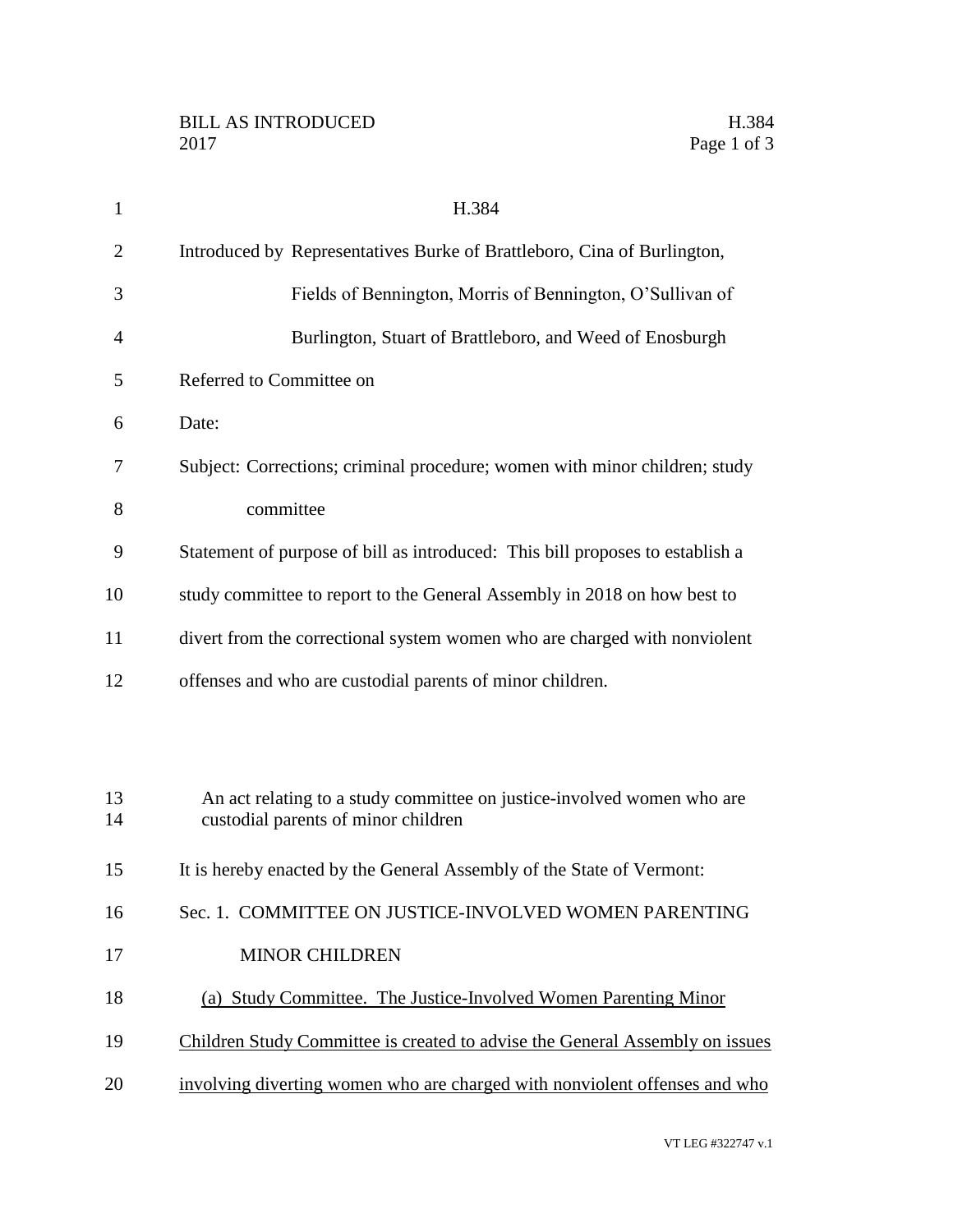## BILL AS INTRODUCED H.384 2017 Page 2 of 3

| $\mathbf{1}$   | are custodial parents of minor children to alternative justice programs, in   |
|----------------|-------------------------------------------------------------------------------|
| $\overline{2}$ | which they are able to maintain daily contact with their children.            |
| 3              | (b) Membership.                                                               |
| 4              | (1) The Committee shall be composed of the following members:                 |
| 5              | (A) Four members shall be appointed by the General Assembly, two              |
| 6              | of which shall be appointed by the Senate Committee on Committees and two     |
| 7              | by the Speaker of the House, and each appointing authority shall appoint no   |
| 8              | more than one member from the same political party;                           |
| 9              | (B) the Commissioner of Corrections or designee;                              |
| 10             | (C) the Executive Director of the Vermont Commission on Women;                |
| 11             | (D) the Defender General or designee;                                         |
| 12             | (E) the Chief Administrative Judge or designee;                               |
| 13             | (F) the Secretary of Human Services or designee;                              |
| 14             | (G) a representative of the Vermont Center for Crime Victim                   |
| 15             | Services; and                                                                 |
| 16             | (H) two members appointed by the Governor to represent the                    |
| 17             | interests of community-based criminal justice reform advocacy groups.         |
| 18             | The Committee shall elect a chair and a vice chair and shall meet at          |
| 19             | the call of the Chair. A quorum shall consist of seven members, and decisions |
| 20             | of the Committee shall require the approval of a majority of those members    |
| 21             | present and voting.                                                           |